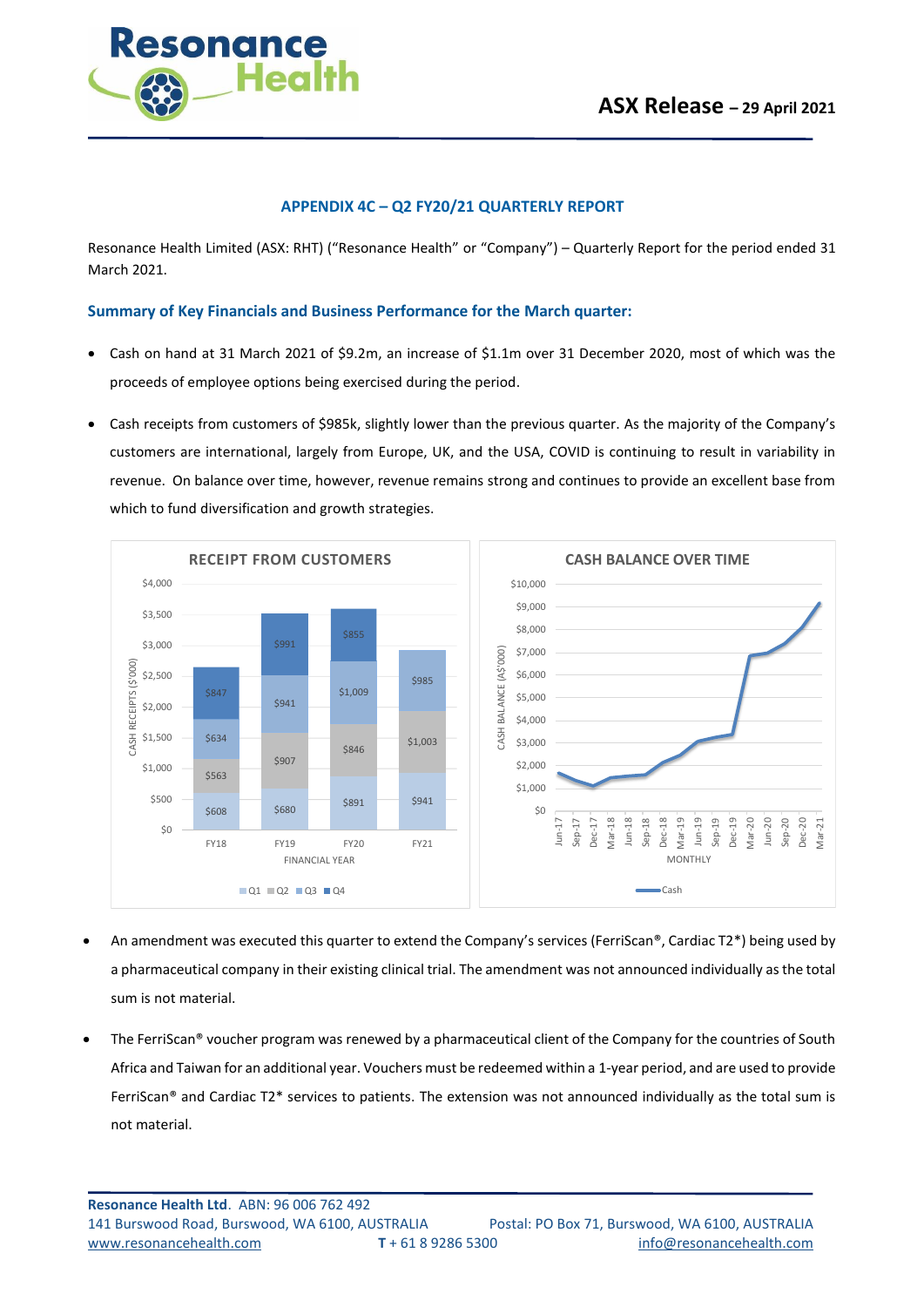

Product development progressed during the Quarter as follows:

#### **HEPAFAT-AI:**

- HepaFat-AI is the Company's regulatory cleared radiology software tool that assesses liver fat in patients with suspected fatty liver. The product received Australian Therapeutic Goods Administration ("TGA") approval on 18 February 2021 (see ASX announcement dated 18 February 2021) and European CE Marking on 24 February 2021 (see ASX announcement dated 24 February 2021), allowing it to be marketed in those jurisdictions.
- Integration of the HepaFat-AI technology into channel partner Blackford Analysis's platform is expected to be completed within the June 2021 quarter.
- HepaFat-AI is already being used in a Malaysian research study focusing on simple fatty liver, NASH, and the preliminary investigation of a test compound to reduce liver fat.
- The Company is reviewing potential pathways to reimbursement for the product in the USA.

#### **ALERT-PE:**

- Work has progressed on the radiology software tool, ALERT-PE. ALERT-PE performs fully automated review of chest computed tomography ("CT") scans of patients with suspected pulmonary embolism ("PE"), a potentially lifethreatening condition (see ASX announcement dated 6 October 2020). Validation plans have been finalised after a pre-submission meeting with the USS FDA, and performance measurement of the tool will commence shortly.
- PE is part of the venous thromboembolism ("VTE") spectrum, which ranges from asymptomatic deep vein thrombosis ("DVT") to fatal PE, and is a blockage of the pulmonary arteries in the lungs caused by blood clots<sup>1</sup>. In the USA, there are approximately 1 million cases of VTE and over 500,000 hospital admissions each year, with estimate annual costs exceeding USD \$10 billion.<sup>2-7</sup> According to the Centers for Disease Control and Prevention, VTE kills more people each year than breast cancer, human immunodeficiency virus ("HIV"), and traffic accidents combined.<sup>5,6</sup> It is intended that ALERT-PE may be able to triage images for radiologists during their highly timesensitive assessment of CT images in patients with suspected PE.

#### **FERRISMART:**

• FerriSmart's availability on the Siemens Healthineers Digital Marketplace ("Siemens") was completed this quarter. This follows successful completion of security testing of the software by Siemens. FerriSmart is now available via the Siemens Marketplace for European, USA, and Australian customers, and for Siemens syngo.via (intelligent multimodality imaging software) users. This enables users to browse, download, and test applications such as FerriSmart within minutes, providing customers with seamless integration into existing clinical workflows.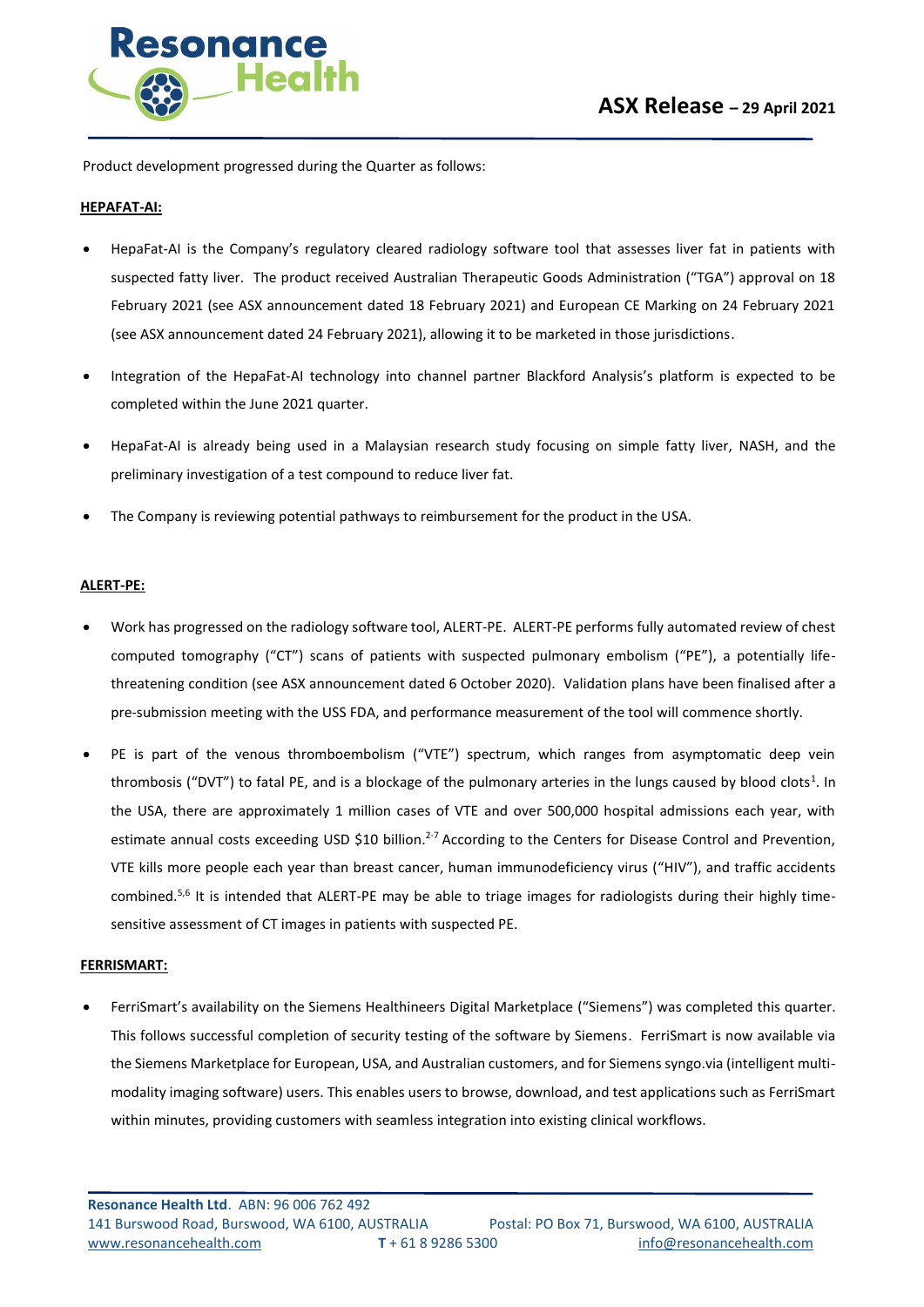

• Several other neural networks in training are at validation of performance stage, the Company will provide market updates when appropriate.

#### **LIVER IRON BLOOD TEST PROJECT:**

- Patient data collection for the expansion of the Dragon 2 Study on the use of novel blood markers to determine an individual's iron status has completed. The data was gathered to test the efficacy of these novel blood markers in a European cohort of Thalassemic and non-Thalassemic patients with iron overload. Work will commence on analysis of the results shortly. These blood markers have been identified as part of the Company's molecular medicine R&D program.
- At present, a ubiquitous blood test (serum ferritin ("SF") test), is routinely used as an initial screen to review the iron status of a patient. The Company is testing to see whether these novel blood markers may show a better correlation to liver iron concentration than SF alone. Initial work demonstrated this to be the case (see ASX announcement dated 20 November 2019), and this expanded study in other genetic groups will be assessed for similar results. A provisional patent has been filed on this work (see ASX announcement dated 20 November 2019).

#### **Listing Rule 4.7C3**

With respect to item 6 of the Appendix 4C cash flow report for the quarter, payments to related parties of approximately \$67.5K were made during the quarter. This comprised of \$45K of remuneration paid to non-executive directors, and \$22.5K for consultancy services provided by Mr. Mitchell Wells through his service company, Biggles Pty Ltd (ATF the Biggles Investment Trust). Mr. Wells is a director of the Company and is therefore a related party.

#### **Authorised by**

This announcement has been authorised for release in accordance with the delegated authority of the Board of Directors of Resonance Health Limited.

#### **About Resonance Health**

Resonance Health is an Australian healthcare company specialising in the development and delivery of noninvasive medical imaging software and services. Resonance Health has gained endorsement by leading physicians worldwide for consistently providing high quality quantitative measurements essential in the management of particular diseases. The Company's products are used globally by clinicians in the diagnosis and management of human diseases and by pharmaceutical and therapeutic companies in their clinical trials. Resonance Health's dedication to scientific rigour has enabled it to achieve regulatory clearances on a number of software products (SaMD) in the USA, Europe, and Australia,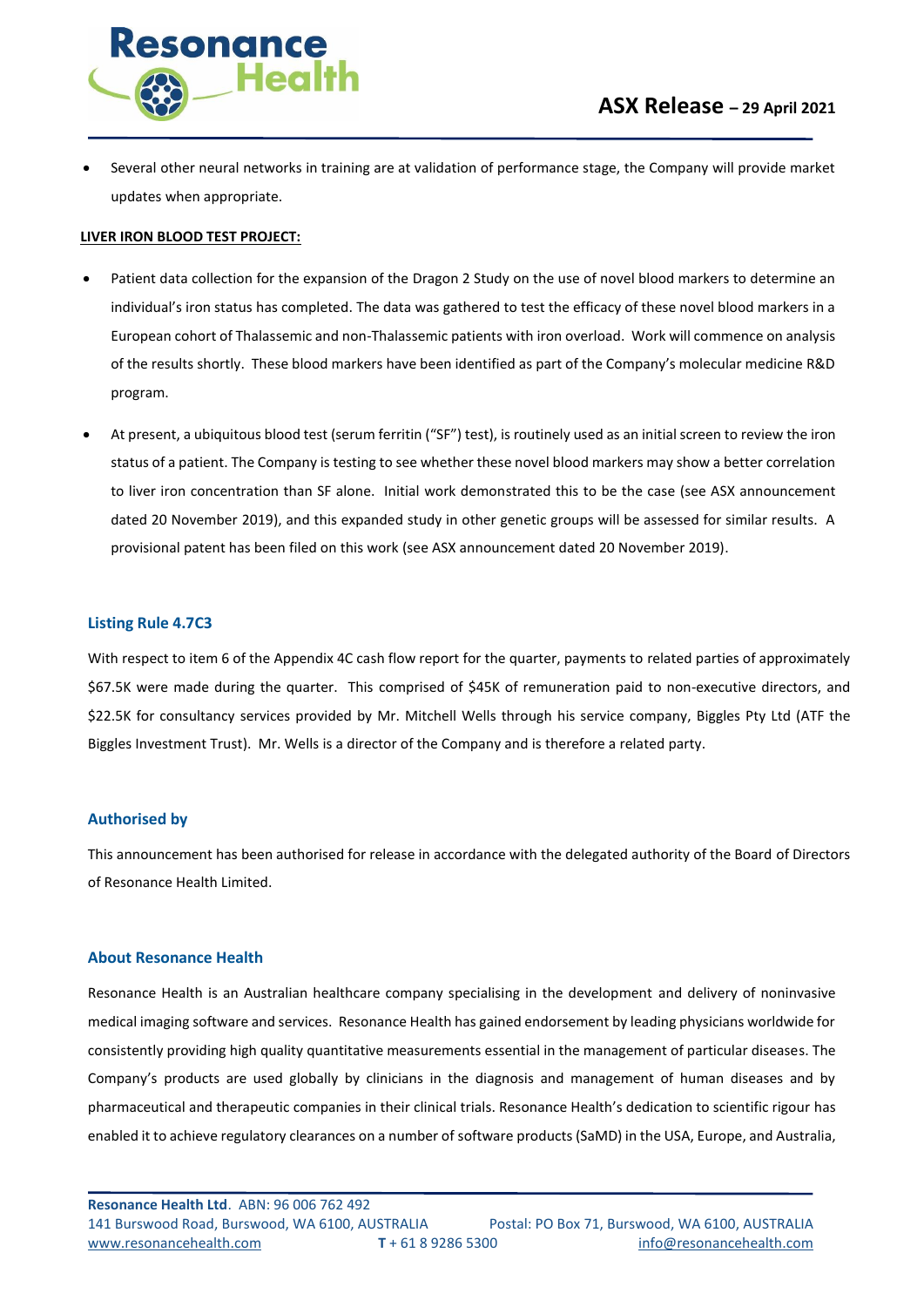

including FerriSmart®, an artificial intelligence product that quantifies iron concentration in the liver and HepaFat-AI, an artificial intelligence tool that assesses liver fat. The Company is working on several other developments including, among others, ALERT-PE, radiology software for the automated review of chest CT scans of patients with suspected pulmonary embolism.

### **For further information please contact:**

Chad Tondut Communications Manager, Resonance Health E[: chadt@resonancehealth.com](mailto:chadt@resonancehealth.com) P: +61 (0)8 9286 5300

- 1. Singer, A. J., Thode, H. C., Jr, & Peacock, W. F., 4th (2016). Admission rates for emergency department patients with venous thromboembolism and estimation of the proportion of low risk pulmonary embolism patients: a US perspective. Clinical and experimental emergency medicine, 3(3), 126–131[. https://doi.org/10.15441/ceem.15.0963](https://doi.org/10.15441/ceem.15.0963)
- 2. Centers for Disease Control and Prevention. Venous thromboembolism in adult hospitalizations: United States, 2007-2009. MMWR Morb Mortal Wkly Rep 2012.
- 3. Stein PD, Matta F. Epidemiology and incidence: the scope of the problem and risk factors for development of venous thromboembolism. Clin Chest Med 2010.
- 4. Spyropoulos AC, Lin J. Direct medical costs of venous thromboembolism and subsequent hospital readmission rates: an administrative claims analysis from 30 managed care organizations.
- 5. Murphy SL, Kochanek KD, Xu J, Heron M. Deaths: final data for 2012. Centers for Disease Control and Prevention. [https://www.cdc.gov/nchs/data/nvsr/nvsr63/nvsr63\\_09.pdf](https://www.cdc.gov/nchs/data/nvsr/nvsr63/nvsr63_09.pdf)
- 6. Office of the Surgeon General (US); National Heart, Lung, and Blood Institute (US). The Surgeon General's Call to Action to Prevent Deep Vein Thrombosis and Pulmonary Embolism. Rockville (MD): Office of the Surgeon General (US); 2008. <https://www.ncbi.nlm.nih.gov/books/NBK44178/>
- 7. Heit J. A. (2008). The epidemiology of venous thromboembolism in the community. Arteriosclerosis, thrombosis, and vascular biology, 28(3), 370–372. https://doi.org/10.1161/ATVBAHA.108.162545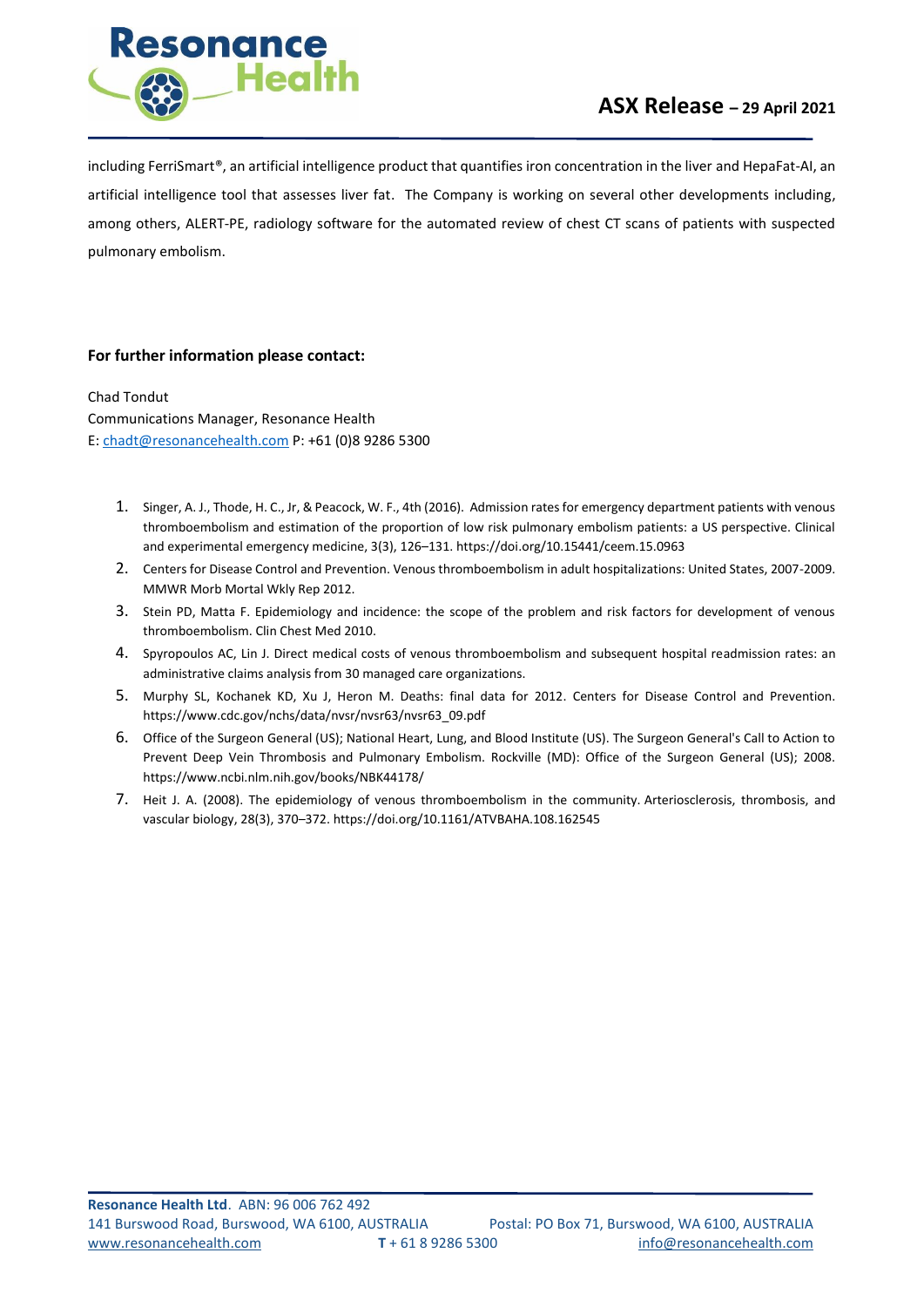# **Appendix 4C Quarterly cash flow report for entities subject to Listing Rule 4.7B**

| Name of entity           |                                   |
|--------------------------|-----------------------------------|
| Resonance Health Limited |                                   |
| ABN                      | Quarter ended ("current quarter") |
| 96 006 762 492           | 31 March 2021                     |

|     | <b>Consolidated statement of cash flows</b>                                                                         | <b>Current quarter</b><br>\$A'000 | Year to date (9)<br>months)<br>\$A'000 |
|-----|---------------------------------------------------------------------------------------------------------------------|-----------------------------------|----------------------------------------|
| 1.  | Cash flows from operating activities                                                                                |                                   |                                        |
| 1.1 | Receipts from customers                                                                                             | 985                               | 2,929                                  |
| 1.2 | Payments for                                                                                                        |                                   |                                        |
|     | research and development<br>(a)                                                                                     | (161)                             | (404)                                  |
|     | product manufacturing and operating<br>(b)<br>costs                                                                 |                                   |                                        |
|     | advertising and marketing<br>(c)                                                                                    | (45)                              | (169)                                  |
|     | leased assets<br>(d)                                                                                                |                                   |                                        |
|     | staff costs<br>(e)                                                                                                  | (469)                             | (1, 478)                               |
|     | (f)<br>administration and corporate costs                                                                           | (149)                             | (400)                                  |
| 1.3 | Dividends received (see note 3)                                                                                     |                                   |                                        |
| 1.4 | Interest received                                                                                                   | 14                                | 51                                     |
| 1.5 | Interest and other costs of finance paid                                                                            |                                   |                                        |
| 1.6 | Income taxes paid                                                                                                   |                                   |                                        |
| 1.7 | Government grants and tax incentives                                                                                |                                   | 535*                                   |
| 1.8 | Other (provide details if material)                                                                                 |                                   |                                        |
| 1.9 | Net cash from / (used in) operating<br>activities                                                                   | 175                               | 1,064                                  |
|     | *Includes \$176K from JobKeeper Payment, \$17.5K from OSR COVID-19 Grant, \$100K for PAYG Cashflow Boost and \$242K |                                   |                                        |

*from R&D Tax Incentive refund for FY 2020.*

| 2.  | Cash flows from investing activities |  |
|-----|--------------------------------------|--|
| 2.1 | Payments to acquire:                 |  |
|     | entities<br>(a)                      |  |
|     | businesses<br>(b)                    |  |
|     | property, plant and equipment<br>(C) |  |
|     | investments<br>(d)                   |  |
|     | intellectual property<br>(e)         |  |
|     |                                      |  |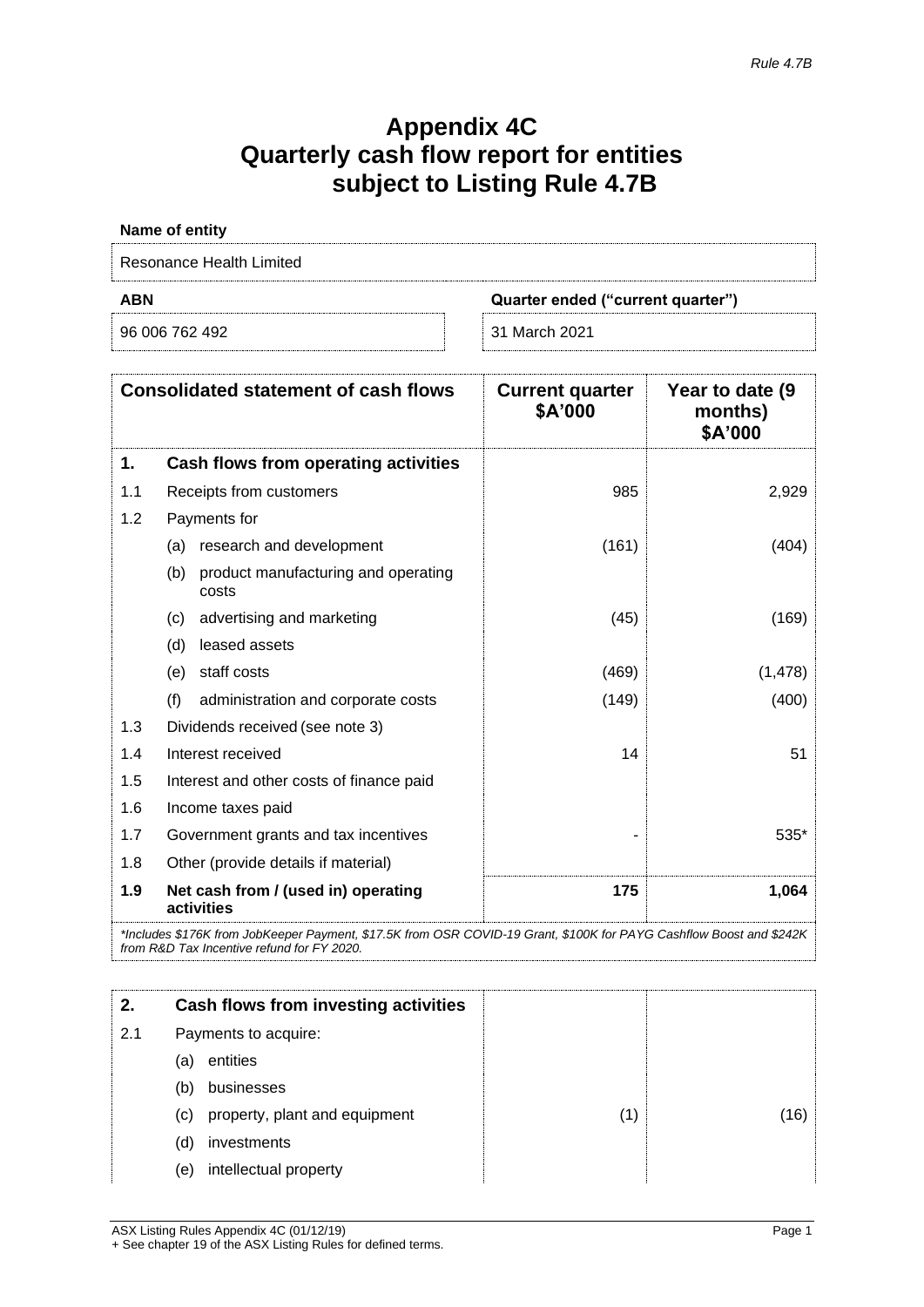|               | <b>Consolidated statement of cash flows</b>       | <b>Current quarter</b><br>\$A'000 | Year to date (9<br>months)<br>\$A'000 |
|---------------|---------------------------------------------------|-----------------------------------|---------------------------------------|
|               | (f)<br>other non-current assets                   |                                   |                                       |
| $2.2^{\circ}$ | Proceeds from disposal of:                        |                                   |                                       |
|               | entities<br>(a)                                   |                                   |                                       |
|               | (b)<br>businesses                                 |                                   |                                       |
|               | (c)<br>property, plant and equipment              |                                   |                                       |
|               | (d)<br>investments                                |                                   |                                       |
|               | intellectual property<br>(e)                      |                                   |                                       |
|               | (f)<br>other non-current assets                   |                                   |                                       |
| 2.3           | Cash flows from loans to other entities           |                                   |                                       |
| 2.4           | Dividends received (see note 3)                   |                                   |                                       |
| 2.5           | Other (provide details if material)               |                                   |                                       |
| 2.6           | Net cash from / (used in) investing<br>activities | (1)                               | (16)                                  |

| 3.   | Cash flows from financing activities                                                          |     |       |
|------|-----------------------------------------------------------------------------------------------|-----|-------|
| 3.1  | Proceeds from issues of equity securities<br>(excluding convertible debt securities)          |     |       |
| 3.2  | Proceeds from issue of convertible debt<br>securities                                         |     |       |
| 3.3  | Proceeds from exercise of options                                                             | 907 | 1,250 |
| 3.4  | Transaction costs related to issues of<br>equity securities or convertible debt<br>securities |     |       |
| 3.5  | Proceeds from borrowings                                                                      |     |       |
| 3.6  | Repayment of borrowings                                                                       |     |       |
| 3.7  | Transaction costs related to loans and<br>borrowings                                          |     |       |
| 3.8  | Dividends paid                                                                                |     |       |
| 3.9  | Other (provide details if material)                                                           |     |       |
| 3.10 | Net cash from / (used in) financing<br>activities                                             | 907 | 1,250 |

|     | Net increase / (decrease) in cash and<br>cash equivalents for the period |       |       |
|-----|--------------------------------------------------------------------------|-------|-------|
| 4.1 | Cash and cash equivalents at beginning of<br>period                      | 8,108 | 6974  |
| 4.2 | Net cash from / (used in) operating<br>activities (item 1.9 above)       | 175   | 1.064 |
| 4.3 | Net cash from / (used in) investing activities<br>(item 2.6 above)       |       | (16)  |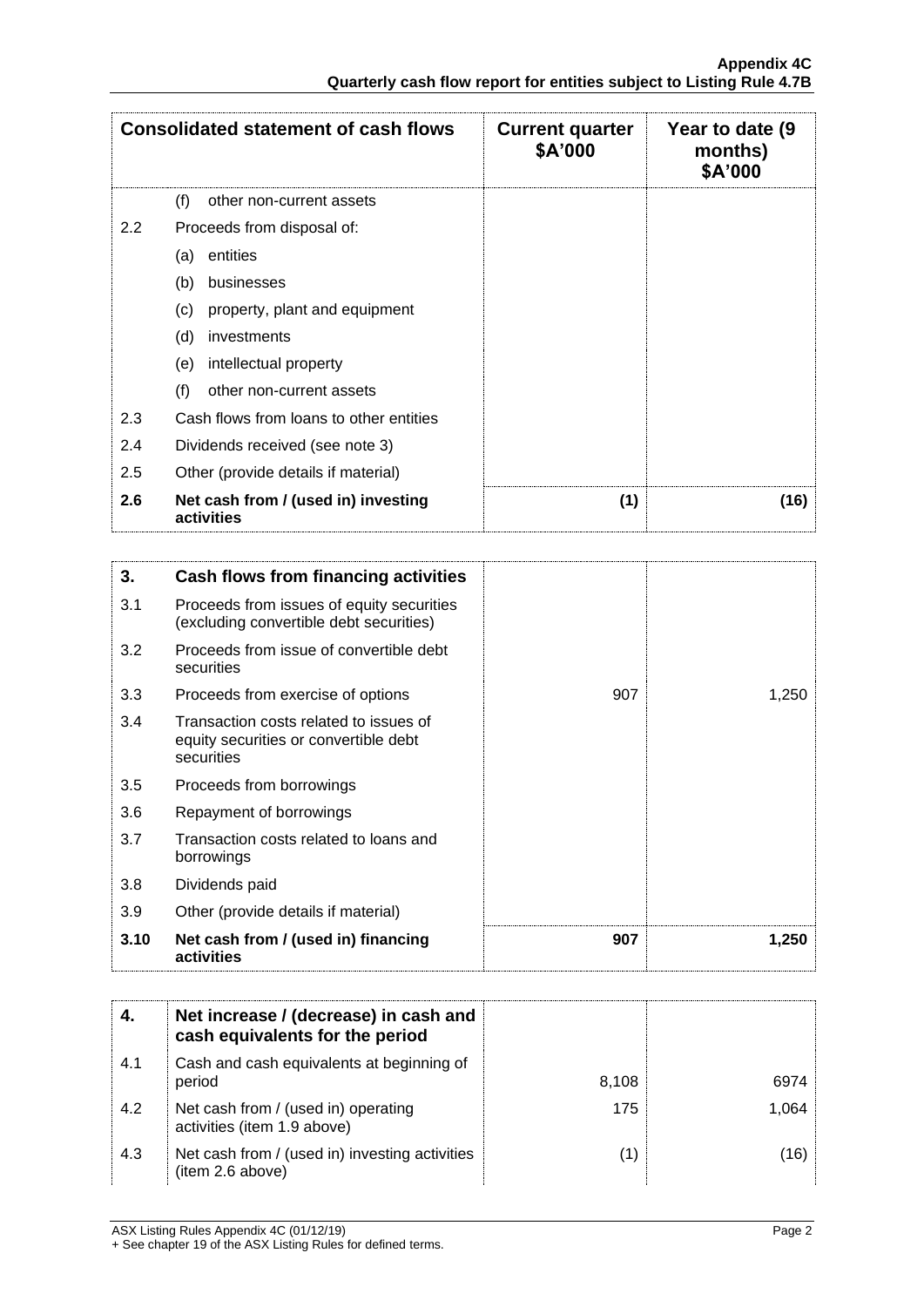|     | Consolidated statement of cash flows                               | <b>Current quarter</b><br>\$A'000 | Year to date (9<br>months)<br>\$A'000 |
|-----|--------------------------------------------------------------------|-----------------------------------|---------------------------------------|
| 4.4 | Net cash from / (used in) financing activities<br>item 3.10 above) | 907                               | 1.250                                 |
| 4.5 | Effect of movement in exchange rates on<br>cash held               | 5                                 | (78)                                  |
| 4.6 | Cash and cash equivalents at end of<br>period                      | 9,194                             | 9.194                                 |

| 5.  | Reconciliation of cash and cash<br>equivalents<br>at the end of the quarter (as shown in the<br>consolidated statement of cash flows) to the<br>related items in the accounts | <b>Current quarter</b><br>\$A'000 | <b>Previous quarter</b><br>\$A'000 |
|-----|-------------------------------------------------------------------------------------------------------------------------------------------------------------------------------|-----------------------------------|------------------------------------|
| 5.1 | <b>Bank balances</b>                                                                                                                                                          | 9.194                             | 8.108                              |
| 5.2 | Call deposits                                                                                                                                                                 |                                   |                                    |
| 5.3 | <b>Bank overdrafts</b>                                                                                                                                                        |                                   |                                    |
| 5.4 | Other (provide details)                                                                                                                                                       |                                   |                                    |
| 5.5 | Cash and cash equivalents at end of<br>quarter (should equal item 4.6 above)                                                                                                  | 9,194                             | 8,108                              |

| 6.  | Payments to related parties of the entity and their<br>associates                          | <b>Current quarter</b><br><b>\$A'000</b> |
|-----|--------------------------------------------------------------------------------------------|------------------------------------------|
| 6.1 | Aggregate amount of payments to related parties and their<br>associates included in item 1 | 68                                       |
| 6.2 | Aggregate amount of payments to related parties and their<br>associates included in item 2 |                                          |

Note: if any amounts are shown in items 6.1 or 6.2, your quarterly activity report must include a description of, and an explanation for, such payments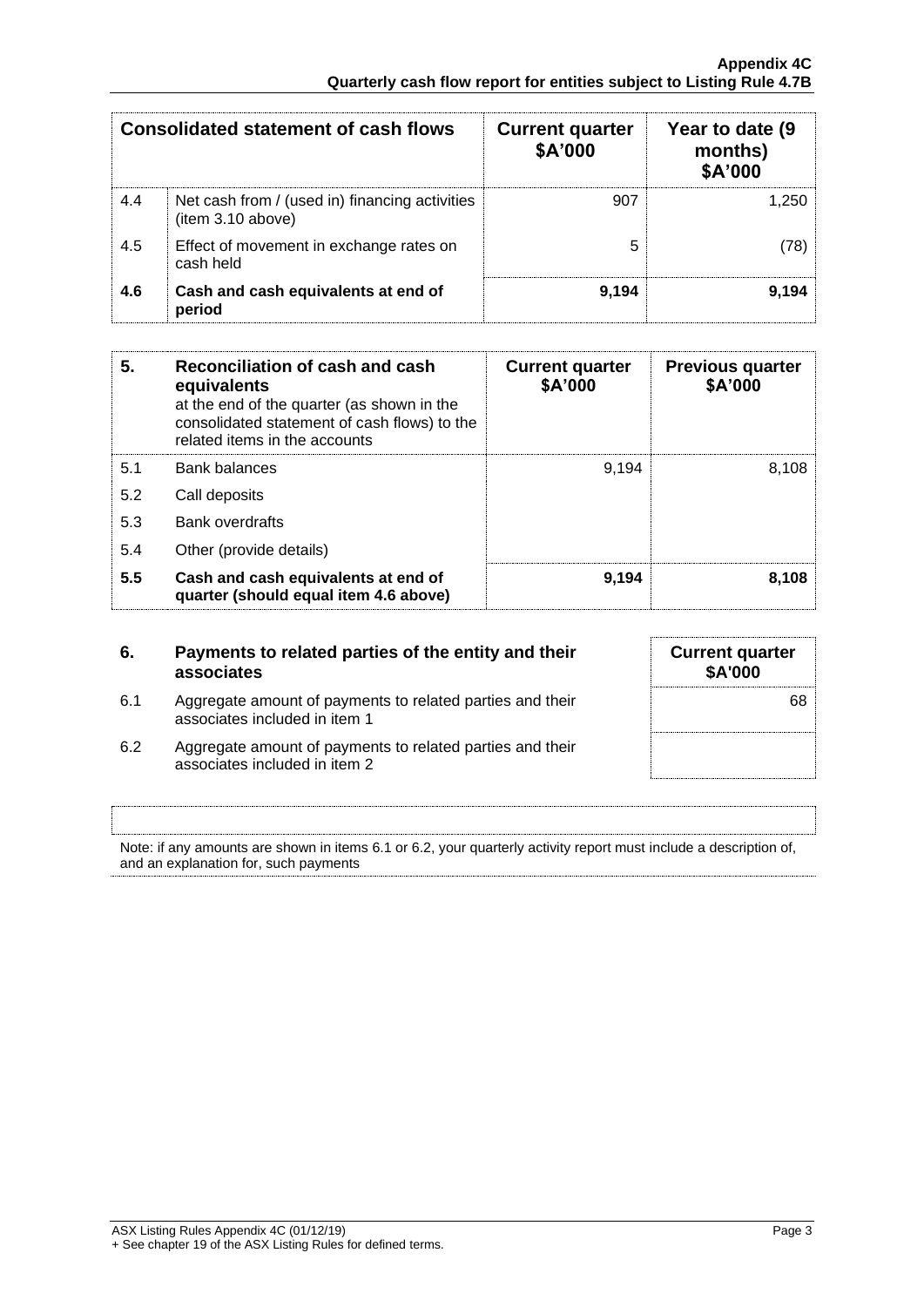# **7. Financing facilities**

*Note: the term "facility' includes all forms of financing arrangements available to the entity. Add notes as necessary for an understanding of the sources of finance available to the entity.*

- 7.1 Loan facilities
- 7.2 Credit standby arrangements
- 7.3 Other (please specify)
- 7.4 **Total financing facilities**

| <b>Total facility</b><br>amount at quarter<br>end<br>\$A'000 | Amount drawn at<br>quarter end<br>\$A'000 |
|--------------------------------------------------------------|-------------------------------------------|
|                                                              |                                           |
|                                                              |                                           |
|                                                              |                                           |

## 7.5 **Unused financing facilities available at quarter end**

7.6 Include in the box below a description of each facility above, including the lender, interest rate, maturity date and whether it is secured or unsecured. If any additional financing facilities have been entered into or are proposed to be entered into after quarter end, include a note providing details of those facilities as well.

| 8.  | Estimated cash available for future operating activities                     | \$A'000 |
|-----|------------------------------------------------------------------------------|---------|
| 8.1 | Net cash from / (used in) operating activities (Item 1.9)                    | 175     |
| 8.2 | Cash and cash equivalents at quarter end (Item 4.6)                          | 9.194   |
| 8.3 | Unused finance facilities available at quarter end (Item 7.5)                |         |
| 8.4 | Total available funding (Item $8.2 +$ Item $8.3$ )                           | 9.194   |
| 8.5 | Estimated quarters of funding available (Item 8.4 divided by<br>Item $8.1$ ) | 52      |

- 8.6 If Item 8.5 is less than 2 quarters, please provide answers to the following questions:
	- 1. Does the entity expect that it will continue to have the current level of net operating cash flows for the time being and, if not, why not?

Answer: N/A

2. Has the entity taken any steps, or does it propose to take any steps, to raise further cash to fund its operations and, if so, what are those steps and how likely does it believe that they will be successful?

Answer:

3. Does the entity expect to be able to continue its operations and to meet its business objectives and, if so, on what basis?

Answer: